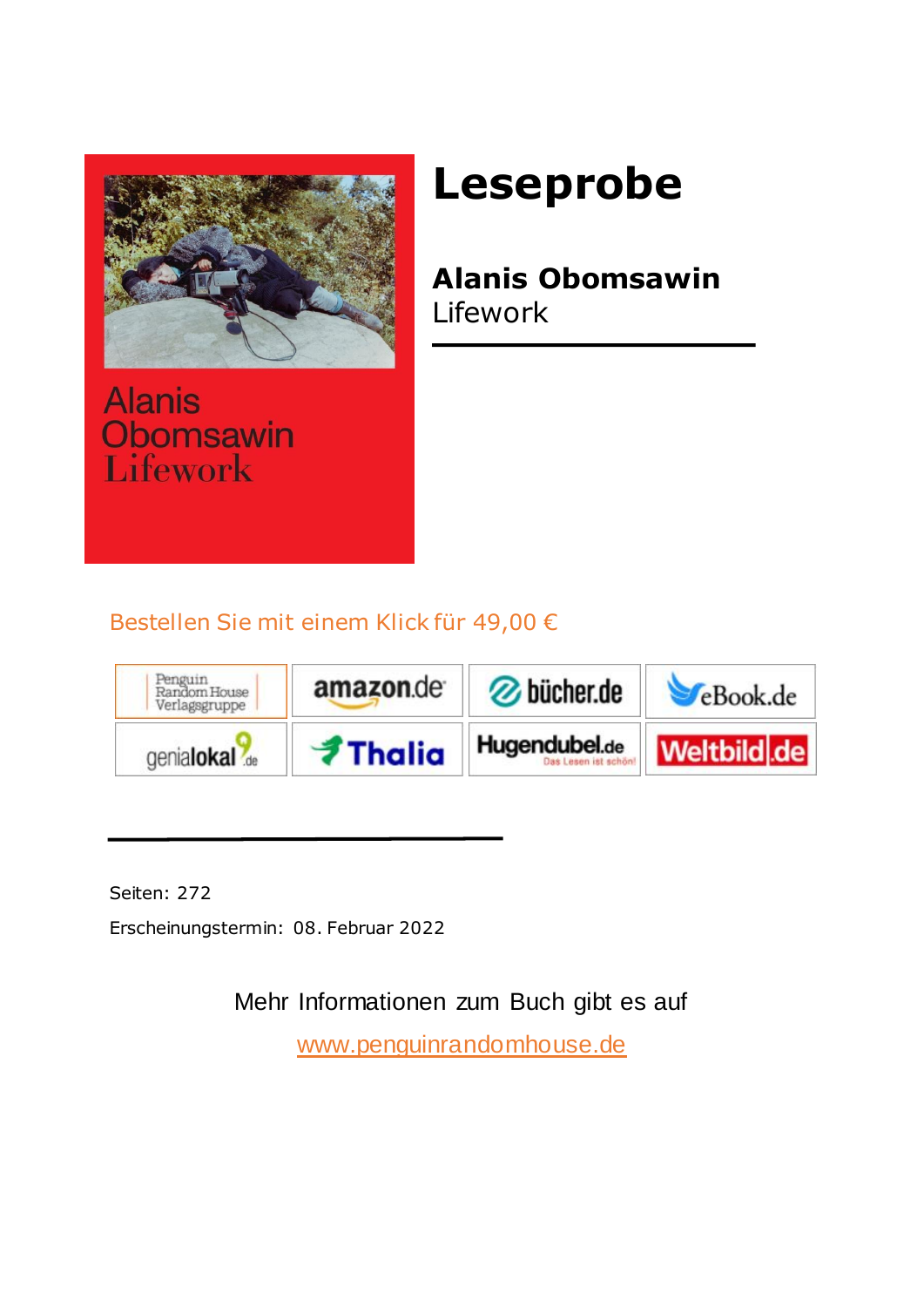This book contains reprinted documents as well as references with terminology related to Indigenous Peoples that was used at the time but has since evolved to better represent Indigenous preferences.

Cover: Alanis Obomsawin rests on a rock beside the Lake of Two Mountains, Kanehsatà:ke, 1990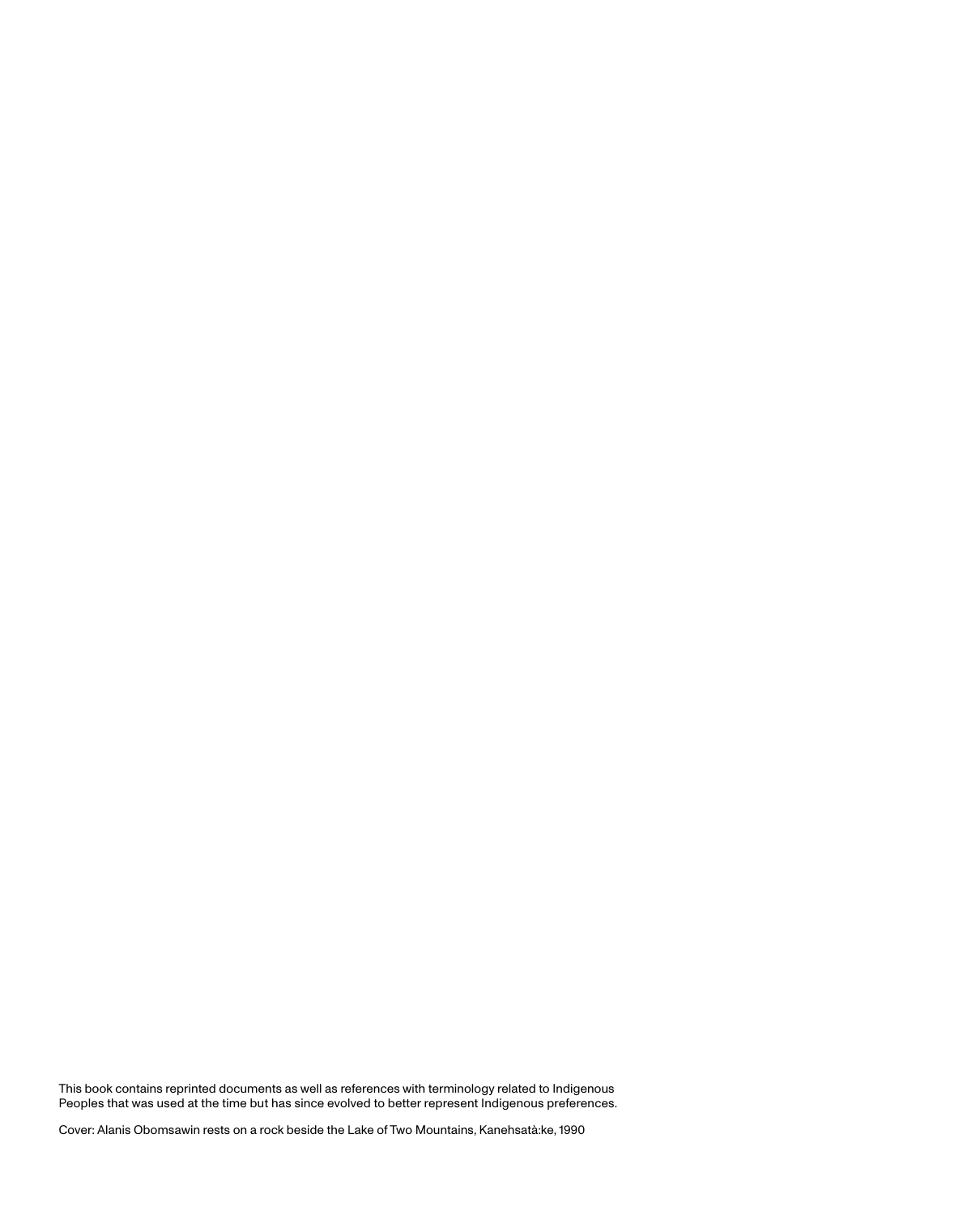# Alanis Obomsawin Lifework

Edited by Richard William Hill, Hila Peleg, and Haus der Kulturen der Welt



PRESTEL Munich · London · New York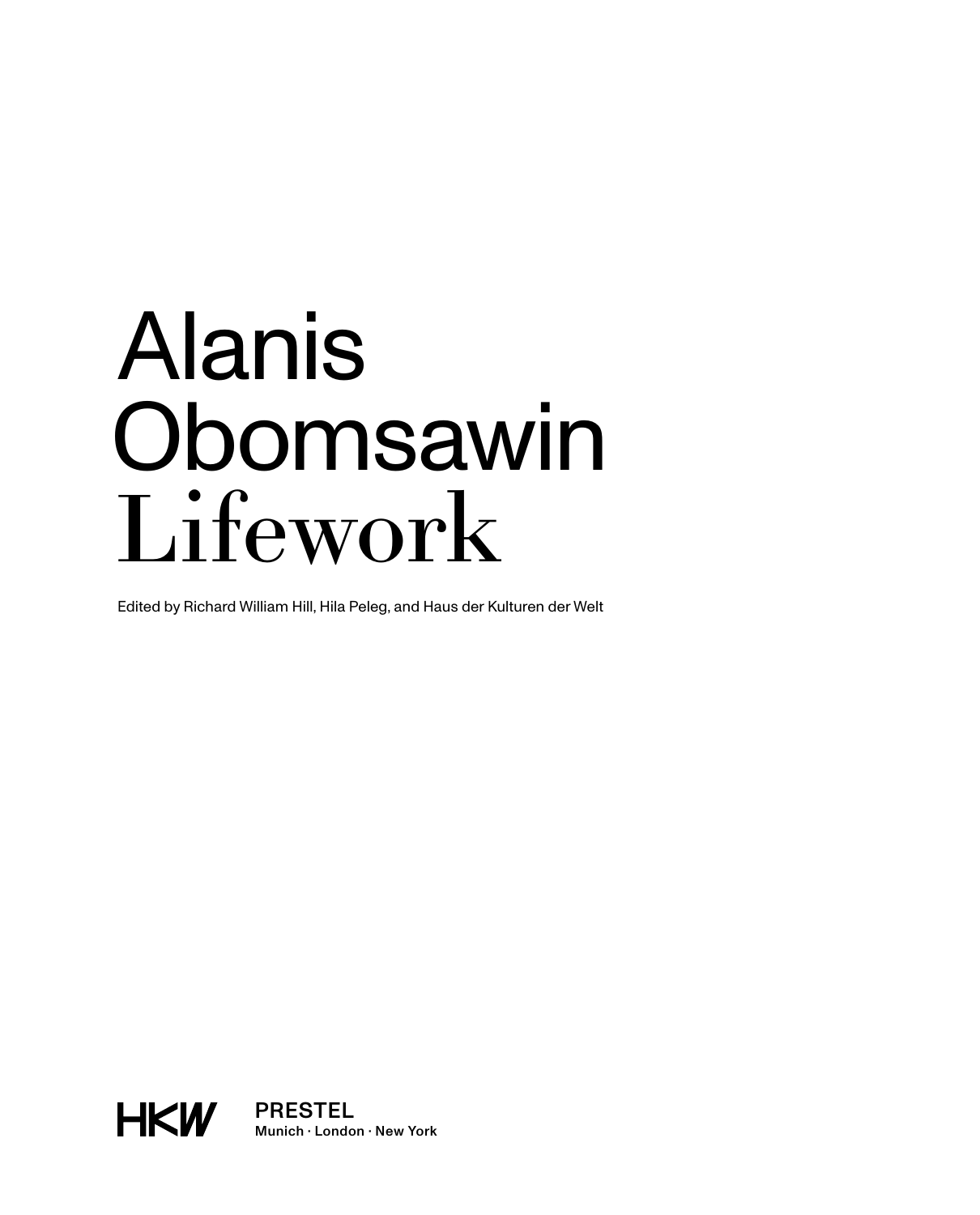#### Contents

| 14                       | Richard William Hill,<br>Hila Peleg                                       | Introduction: The Children Have to Hear Another Story                                                                                                                                                      |
|--------------------------|---------------------------------------------------------------------------|------------------------------------------------------------------------------------------------------------------------------------------------------------------------------------------------------------|
| 20                       | Jesse Wente                                                               | Christmas at Moose Factory                                                                                                                                                                                 |
| 28                       | Doreen Manuel                                                             | Mother of Many Children                                                                                                                                                                                    |
| 48                       | Karrmen Crey                                                              | In Situ: Indigenous Media Landscapes in Canada                                                                                                                                                             |
| 62                       | Alexandra Juhasz                                                          | The Gift of Time: Listening in Amisk                                                                                                                                                                       |
| 84                       | Richard William Hill,<br>Cheryl L'Hirondelle,<br>Joseph Naytowhow         | What Resurgence Looked Like                                                                                                                                                                                |
| 96                       | Ursula Johnson                                                            | Incident at Restigouche, Is the Crown at War with Us?,<br>Our Nationhood                                                                                                                                   |
| 116                      | Elizabeth A. Povinelli                                                    | Salmon Stills in Motion: The Local as Colonial Critique in the Films<br>of Alanis Obomsawin                                                                                                                |
| 132                      | Loretta Todd                                                              | Richard Cardinal: Cry from a Diary of a Métis Child                                                                                                                                                        |
| 142                      | <b>Richard Fung</b>                                                       | Poundmaker's Lodge: A Healing Place                                                                                                                                                                        |
| 152                      | <b>Robert Verrall</b>                                                     | Kanehsatake: 270 Years of Resistance                                                                                                                                                                       |
| 164                      | <b>Richard William Hill</b>                                               | Indian Roadblocks: Five Things That Happened from 1973 to 1990                                                                                                                                             |
| 174                      | Lisa Steele                                                               | Walker, Sigwan, When All the Leaves Are Gone                                                                                                                                                               |
| 190                      | Jessica L. Horton                                                         | Listening, Dreaming, Fabricating                                                                                                                                                                           |
| 214                      | Monique Nolett-Ille                                                       | Waban-Aki: People from Where the Sun Rises                                                                                                                                                                 |
| 228                      | Jason Ryle                                                                | The People of the Kattawapiskak River, Hi-Ho Mistahey!, Trick or Treaty?,<br>We Can't Make the Same Mistake Twice, Our People Will Be Healed,<br>Walking Is Medicine, Jordan River Anderson, the Messenger |
| 246                      | Alanis Obomsawin,<br>Monika Kin Gagnon                                    | "Before I made films, I was singing"                                                                                                                                                                       |
| 258<br>259<br>260<br>261 | Biography<br>Filmography<br>Contributors' Biographies<br>Acknowledgements |                                                                                                                                                                                                            |
| 266                      | Alanis Obomsawin                                                          | <b>What Drives Me</b>                                                                                                                                                                                      |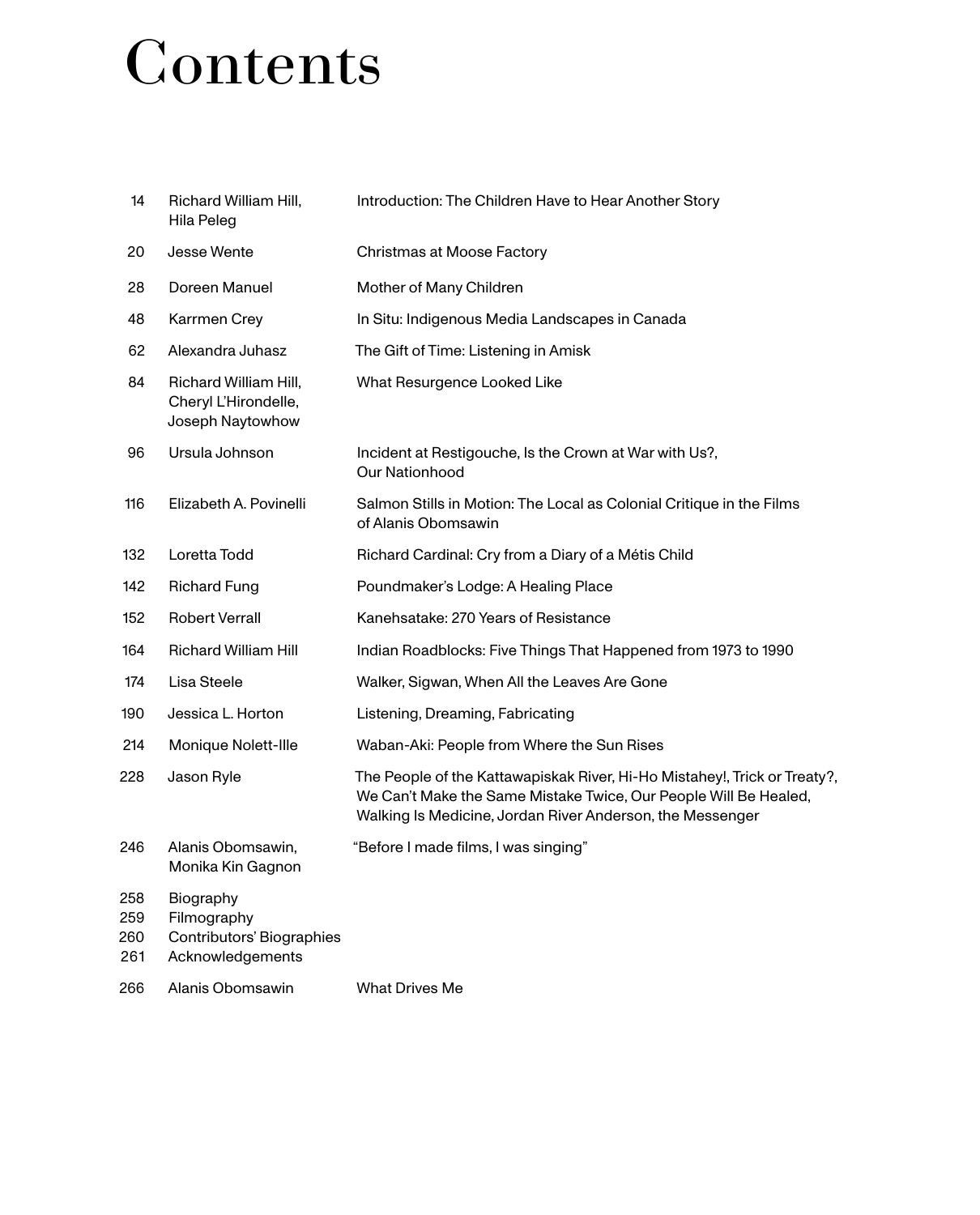#### Preface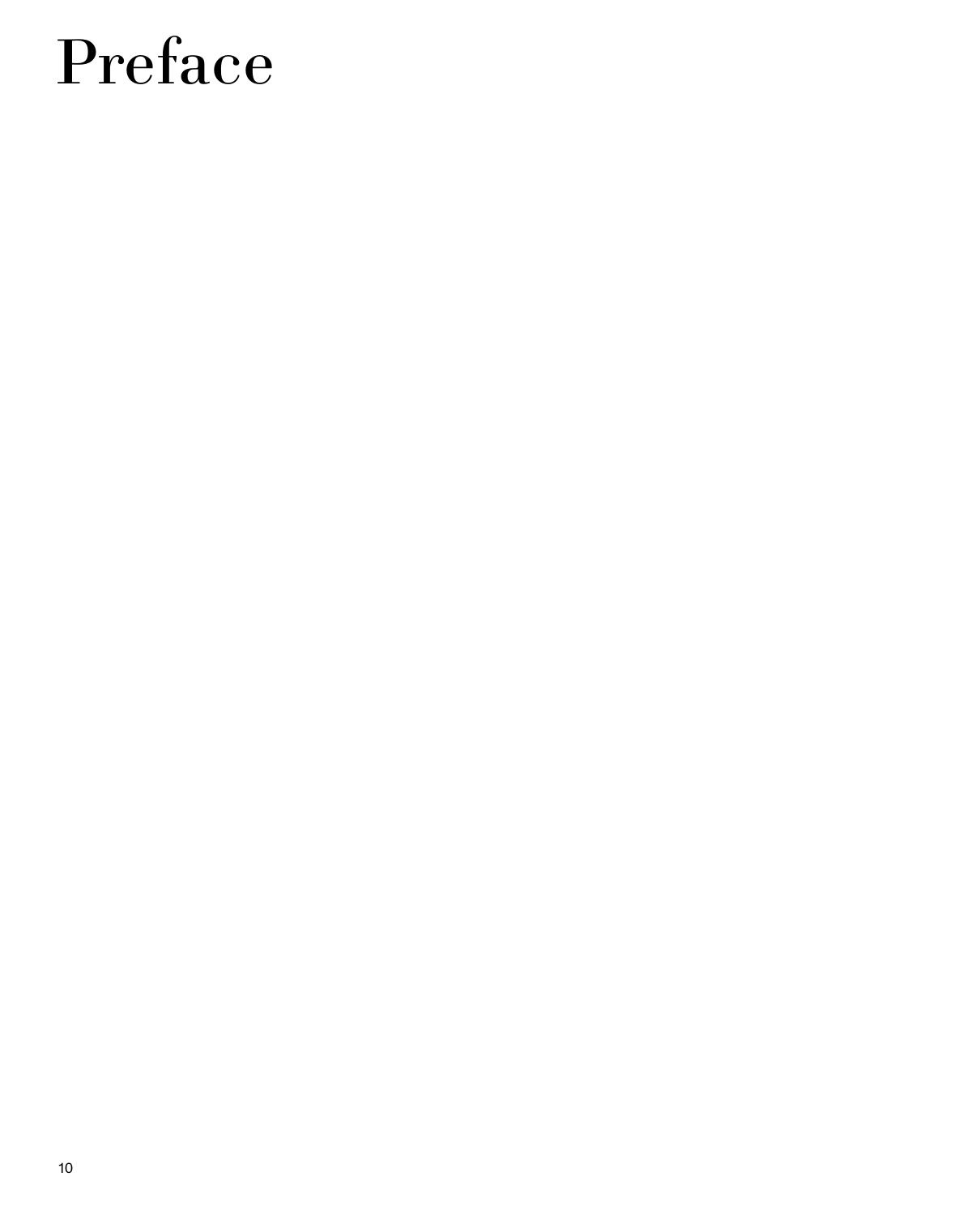What does it take to create an Indigenous counter-space and the space for counter-stories within a country such as Canada, formally just over 150 years old? What does it mean to work among the colonial newcomers and settlers of other tongues who have constructed a way of life that is in crisis because it depends categorically on the destruction of relations between lands, waters, air, animals, peoples, and spirits? What does it mean to take the camera and, with that very instrument of anthropological gaze, create other ways of looking, listening, speaking, sounding, imagining, and storytelling? What body and soul, what strengths and dreams, can hold a collective imagining for the nation-state to change?

Such is the lifework of Abenaki filmmaker Alanis Obomsawin. Her history of documentary filmmaking has indelibly shaped the trajectory of Indigenous resistance in Canada, with global implications. It has rewoven and continues to rebuild the relations between her peoples and their histories, stories, sounds, lands, communities, traditions, and languages. Mobilizing against the hauntings of erasure, her works are a testimony of resilience and inexorable recovery, sustained as much by children's voices as by the warriors who stand the ground for their land. Her passion and commitment—to create another story for all generations carry through to her most recent film honouring the powerful voice of Murray Sinclair, the former senator who chaired Canada's Truth and Reconciliation Commission (2008–15), which exposed the history and lasting impacts of the Canadian residential school system for Indigenous children. This report prompted substantive and ongoing policy changes, but it also led to the discovery of missing and murdered children, long known but physically revealed as never before this past year. "The power of the word is sacred," Obomsawin says of her latest film, and, we add, so is the power of her films.

This book and the exhibition owe their realization to the brilliant work of Haus der Kulturen der Welt (HKW) curator Hila Peleg, who initiated this project, and Richard William Hill, art historian and Smith Jarislowsky Senior Curator of Canadian Art, Vancouver Art Gallery, both of whom

worked closely with Obomsawin. We are tremendously indebted to all the writers in this publication, who have supported and contributed to Obomsawin's work in multiple ways. A very special thanks to Michael Shu, Obomsawin's gracious and tireless assistant, for his generosity and attention to detail. Critically important has been the support of the National Film Board of Canada and CBC/ Radio-Canada. We are immensely thankful to our funders, especially the Canada Council for the Arts and the Embassy of Canada, Berlin, for supporting this collaboration.

But, above all, we express our deepest appreciation to Alanis Obomsawin herself, who has contributed not only her work but her grace, intelligence, kindness, deep insight, and enthusiasm to make this project possible. It has been an honour and a profound pleasure for all of us to be able to work with her, and we are deeply grateful.

Barbara Fischer Art Museum at the University of Toronto

Anthony Kiendl Vancouver Art Gallery

Bernd Scherer Haus der Kulturen der Welt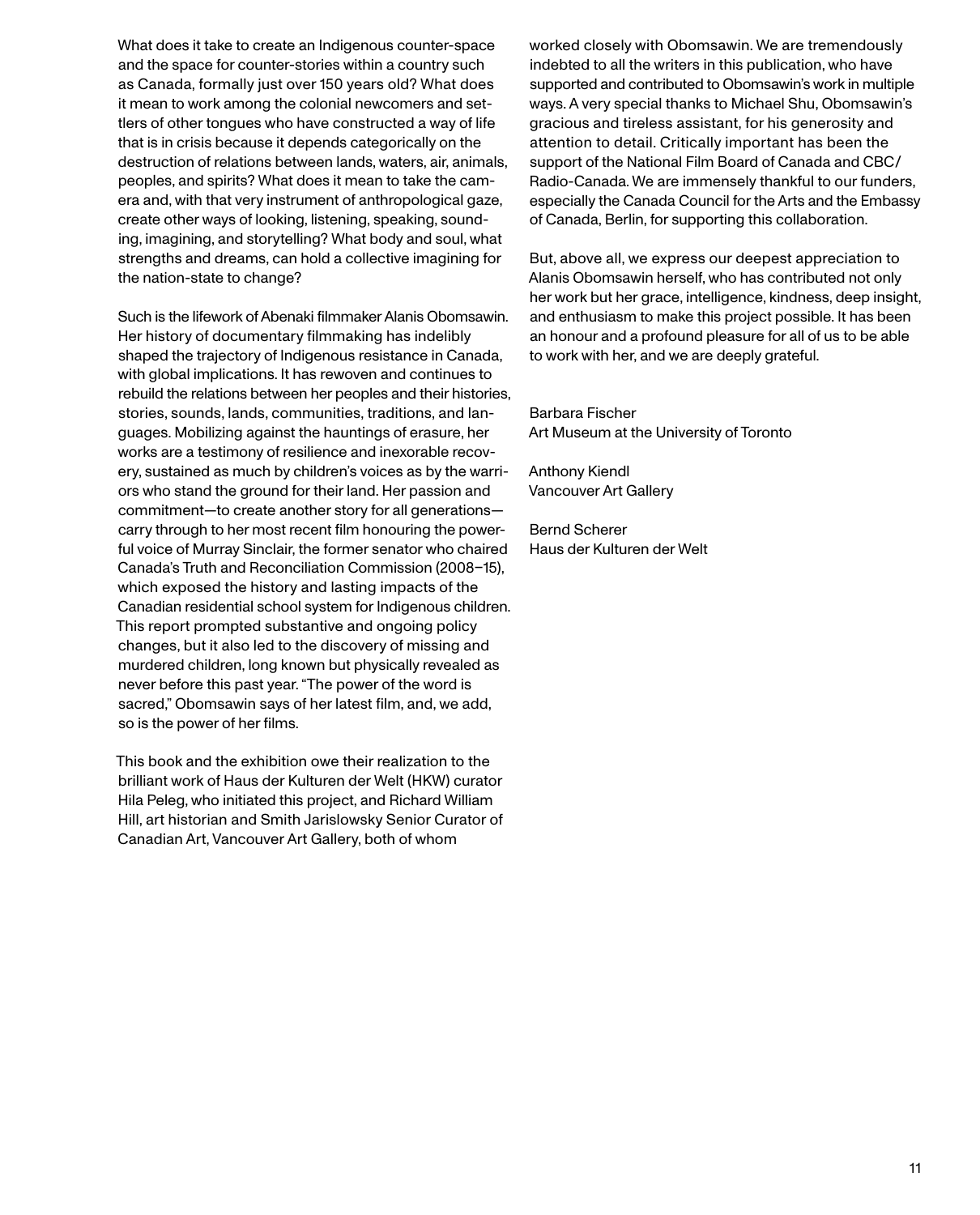## Introduction: The Children Have to Hear Another Story

—Richard William Hill and Hila Peleg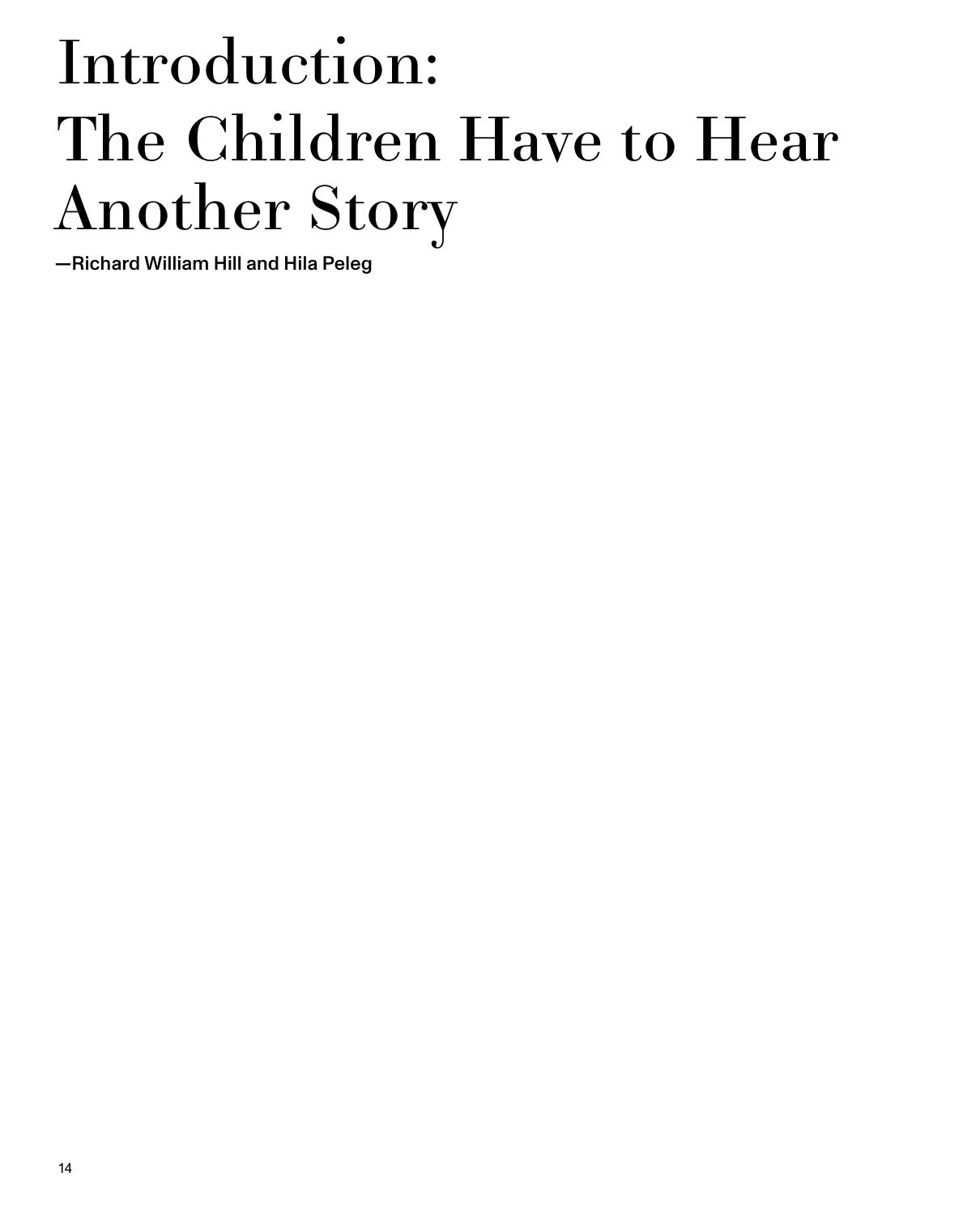Alanis Obomsawin was born into a dark period of Indigenous history, yet somehow she was able to manifest a light in that darkness. Over the course of many decades, this light has grown from an initial spark to a fire around which many gather to share counsel and hear stories. Or to say it differently: despite beginning her life in a period when the options for social and political agency of Indigenous Peoples were radically and systemically foreclosed, Obomsawin has managed to consistently create and access public platforms to advance her peoples' concerns and tell their stories. The texts and images in this book are all, in one sense or another, about how she did this and what it has meant that she did. We hope to reflect on how much light Obomsawin has helped to bring into this world through a tribute of careful analysis and personal reflections.

It is necessary, however, to first probe more deeply into the darkness. In the year she was born, 1932, Indigenous children in Canada were sent by the state to church-run boarding schools. These schools had the explicit mandate of destroying Indigenous cultures, beliefs, and languages and replacing them with the cultures and Christian denominations of European settlers. They were not only often poorly funded vocational schools offering inadequate education but also sites of frequent physical and sexual abuse. And in all Canadian schools, children were taught a version of history that held Indigenous Peoples and cultures in contempt, one that vilified and belittled them as savages.

If you were an Indigenous person who wanted to vote in a federal election in 1932, you would be required to give up your "Indian status" and associated treaty and collective rights—few people chose to do this. If you were an Indigenous woman and married a non-Indigenous man, you would automatically lose your status. And if you wanted to practise ceremonies such as the Sun Dance or the Potlatch or even create the objects associated with them, you would be breaking the law as laid down in the Indian Act. Perversely, however, if you wanted to create traditional objects for sale outside the community, this was almost always acceptable, and the patronage of such markets was often driven by stereotypes and ignorance of actual local traditions. If one hoped to see Indigenous people in the public sphere, you would find a deluge of "Indian" imagery in popular media, from pulp magazines to Hollywood westerns, but very few actual Indigenous people representing themselves or their cultures. Likewise, in academia and public-policy discussions, there were anthropologists and other "Indian experts" to speak about and confidently propose solutions to the "Indian problem."

How, then, did Obomsawin manage such a successful campaign for creating visibility and cultural resurgence in the face of these obstacles? It is true that she came of age when attitudes and social conditions were changing in the world, however slowly. And there was a growing number of people who, like Obomsawin, were learning to navigate

the institutional systems of the dominant culture and becoming agents of change capable of helping the wider community. But what were the sources of vision that made this possible for Obomsawin? Our first task is to listen carefully to her own explanations.

A good place to start is her account "Alanis Obomsawin: What Drives Me," which you can find at the close of this book. Growing up away from her home community, she was spared residential school, but nevertheless taught a curriculum that slandered and disparaged her Waban-Aki heritage. As the only Indigenous child in her class, she was subject to vicious racist bullying and abuse at school and in town. Her circumstances would have broken many strong people, or at least prevented them from achieving their full potential. Yet when her father died when she was twelve—another terrible blow—Obomsawin resolved: "Nobody's going to beat me up anymore. I'm the one that decided that." This act of will was followed by a surprisingly adult insight: "I thought, if the children could hear the stories I hear, maybe they would be behaving differently." Her commitment to children and the transformative potential of education has remained a driving force throughout her lifework.

For Obomsawin, this combination of strength and vision has been supported profoundly by her vivid dream life. "As a little girl," she said, "it's my dreams that saved my life." In part they were an escape: "At least when I was sleeping, nobody was beating me. I had a whole world." In this world she had "hundreds of animals … always protecting me, dancing with me, [playing] all kinds of games. I call them horses, but they don't look exactly like the horses we know. All the animals that are my friends, I give them names that are like the ones we see. But they all look different." There are many horses and other nonhuman persons to be seen in her works on paper, each passing on their energy, strength, and compassion to the woman who dreams them.

It comes as no surprise, then, that Obomsawin's documentary filmmaking begins with children. As Jesse Wente notes in his contribution to this volume on Obomsawin's 1971 debut film, *Christmas at Moose Factory*, her decision to depict this Cree community from the perspective of its children, through their own drawings and stories, was unheard of at the time. It was, however, entirely consistent with her commitment to listening to children and treating their opinions with respect. In another 1970s film, *Mother of Many Children* (1977), Indigenous women from a range of communities across Canada share their strength and wisdom. Doreen Manuel's text reflects on the crucial role of not only motherhood but intergenerational exchange in the development of Indigenous cultural activism, as seen in the film.

A crucial context to understanding Obomsawin's body of work is her home community. For almost her entire adult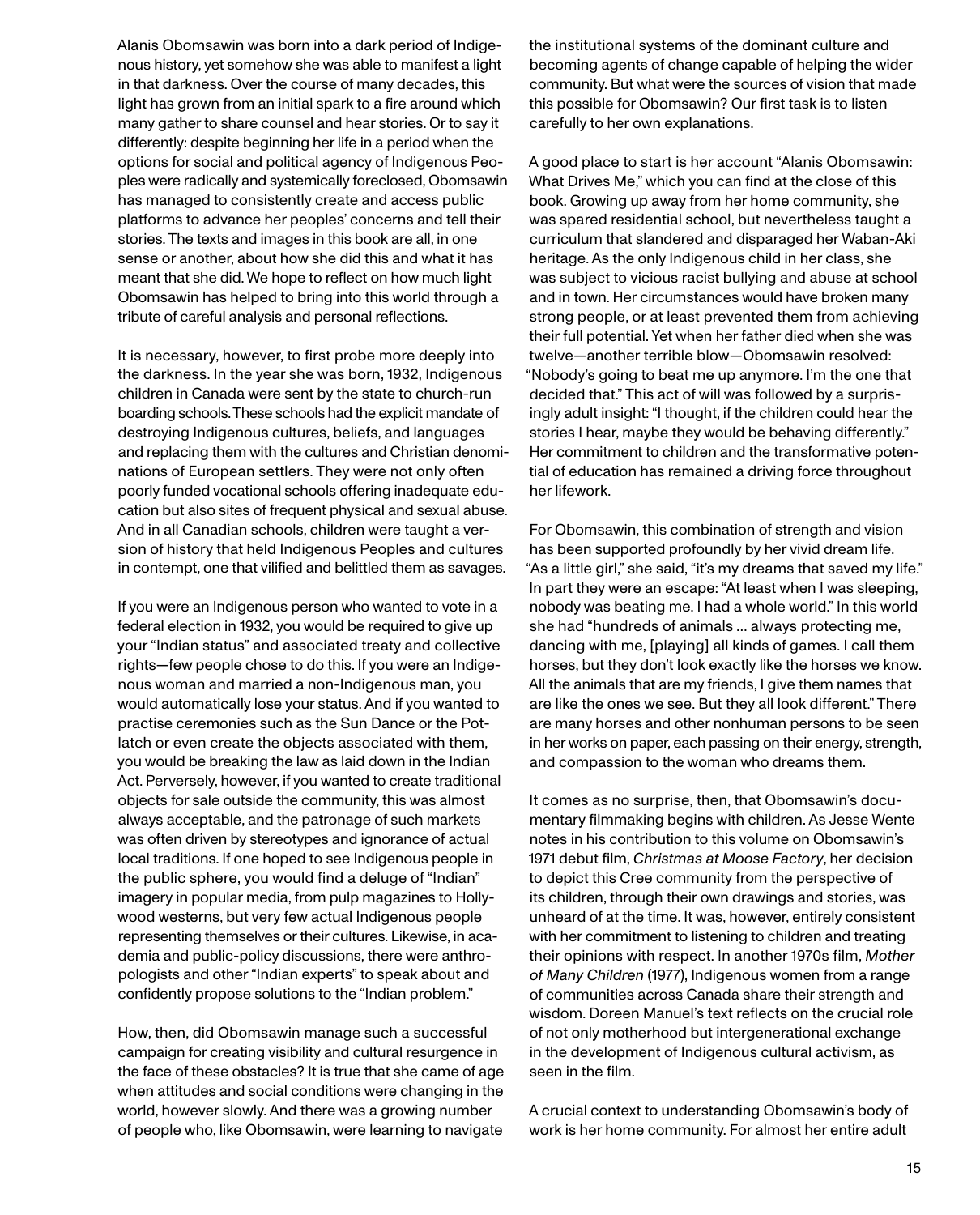life, she has lived between her home in Montreal and her home reserve of Odanak, a little over one hundred kilometres to the northeast. Obomsawin made a film about her people and community, *Waban-Aki: People from Where the Sun Rises*, in 2006. As Monique Nolett-Ille, an esteemed member of the community, writes, the film provides a deeply informed and historically layered portrait of her people's resilience and cultural vitality.

Karrmen Crey's essay, "In Situ: Indigenous Media Landscapes in Canada," maps out the Indigenous media world in Canada that has been the developing context for Obomsawin's work. Crey begins with the many representational challenges Indigenous Peoples faced in the early decades of Obomsawin's career—that ubiquitous Hollywood Indian—before charting the growing sovereignty movement and the attendant and quickly expanding Indigenous media environment.

"Indian Roadblocks: Five Things That Happened from 1973 to 1990" provides a more personal context. Richard William Hill narrates events from his early life sorted through an awareness of the issues that have dominated Obomsawin's work: mothers and children, education, political activism, and struggles for sovereignty. It is as much a story of his mother as himself: a child's evolving perspective on how she found her way to higher education and a career empowering Indigenous families and communities. In her essay "Animal Magic," which considers the films *Walker*  (1991), *Sigwan* (2005), and *When All the Leaves Are Gone* (2010), Lisa Steele, who lost her own mother at a young age, has written a moving review on the connection between animals and Indigenous children who have experienced loss and trauma.

In the years leading up to her filmmaking, Obomsawin worked not only as a singer and musician but as a programmer of the Mariposa Folk Festival in Southern Ontario. When the James Bay Cree began to protest an unwanted hydroelectric project on their territories, Obomsawin characteristically brought all the tools at her disposal to address the situation. Drawing on her connections with Indigenous performers across Canada, she organized the James Bay Festival in Montreal in 1977 to support the struggle. At the same time, she made a film: *Amisk*, a unique document of the intersections of Indigenous cultures, musical traditions, and activism at this generative moment. Hill spoke with two wise and experienced Cree performers, Cheryl L'Hirondelle and Joseph Naytowhow, about this documentary; their conversation provides insight into the many challenges faced by Indigenous performers at the time and their remarkable role in that period of cultural resurgence. Alexandra Juhasz also took *Amisk* as the subject for her essay, "The Gift of Time: Listening in *Amisk*." Obomsawin's strategy of listening long and attentively before bringing in cameras and crew is Juhasz's entry point for a close reading of the film, making

legible the complex relationship between the content and form of what might look at first like a simple "concert film," yet is anything but.

Through the late 1970s and into the 1980s, the attempt to articulate a positive vision of Indigenous cultures that characterized earlier activism began to develop into a broader and more explicitly political program. This included movements to defend Treaty Rights and sovereignty over political organizations, social services, and territory. Because of the multigenerational damage to families and cultural institutions inflicted by colonial dehumanization and assimilation, Indigenous Peoples have long been overrepresented as recipients of social services. Until the 1980s, these services were not administered by Indigenous communities. One of the galvanizing moments in the struggle for Indigenous control of social services was the tragic suicide of a bright seventeen-year-old Métis boy, Richard Cardinal, who had spent his short life being neglected and abused as he was moved through twentyeight different foster homes. Loretta Todd provides a moving discussion of Obomsawin's 1986 film, *Richard Cardinal: Cry from a Diary of a Métis Child*, sharing the film's moral outrage and profound desire that Indigenous children no longer be harmed by neglect and societal indifference. As a revealing counterpoint, *Poundmaker's Lodge: A Healing Place* (1987) presents the hopeful model of an Indigenous-run addiction and mental health facility. Richard Fung discusses Obomsawin's film through the lens of his own growing awareness of Indigenous issues as an activist filmmaker and long-time ally who understands the productive movement between the personal and the political.

From the 1980s onward, struggles for sovereignty over territory and resources at times erupted into open conflict between Indigenous communities and the Canadian state. The L'nu artist Ursula Johnson looks at three films Obomsawin has made about her peoples' struggle for fishing rights: *Incident at Restigouche* (1984), *Is the Crown at War with Us?* (2002), and *Our Nationhood* (2003). Johnson frames the films through her own history of engagement with the issue, including very recent confrontations that remind us that the problem persists. We have also included internal National Film Board (NFB) documents that provide a vivid sense of the challenges Obomsawin had to face in funding *Incident at Restigouche*.

With this experience in mind, when Obomsawin learned that a standoff had developed between Kanyen'kehà:ka (Mohawk) communities and the Quebec provincial police over the town of Oka's plans to expand a golf course into territory claimed by Kanyen'kehà:ka, she did not wait for permission. She simply went there and announced she would be making a film. This became *Kanehsatake: 270 Years of Resistance* (1993), a defining Indigenousfilmed account from behind the barricades during the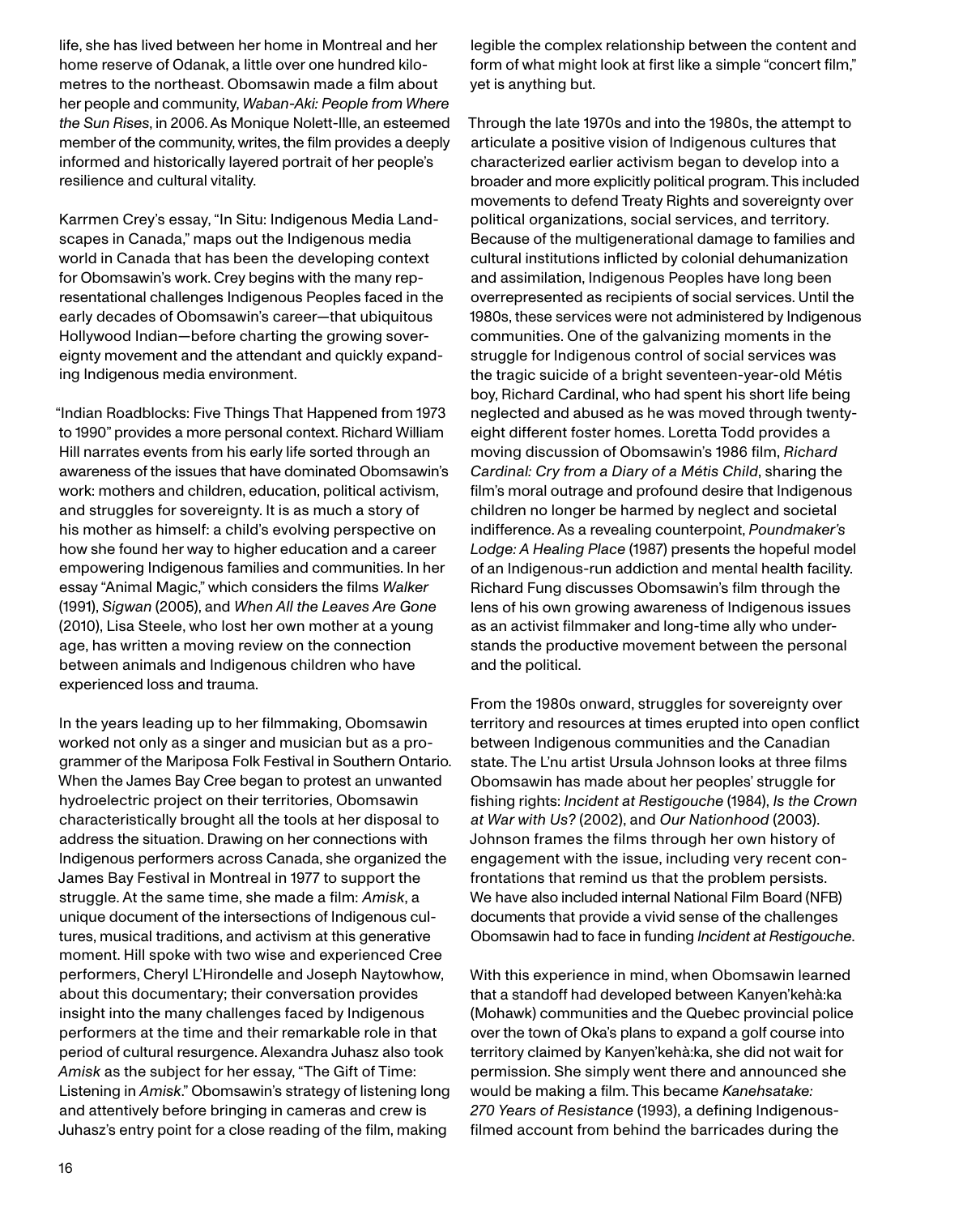seventy-eight-day armed standoff during the summer of 1990. It was an event that is seared into the minds of every Indigenous person in Canada who lived through that period, and it demolished for many Canadians the illusion that their country had a benevolent relationship with First Nations. Obomsawin was so affected by the crisis that she ended up making four films about it, but *Kanehsatake* is the best known and most discussed. Despite this voluminous literature, Obomsawin's former NFB colleague Robert Verrall shares a novel perspective from inside the making of the film, including creating the featured drawings that illustrate the history of the region.

Obomsawin's voice is central to this book—texts from the narration of her films are present throughout. Monika Kin Gagnon also took on the daunting task of interviewing the woman she describes as the "queen of the interview." Their conversation provides insight into Obomsawin's life and work as well as her powerful, generous personality. It becomes clear from their discussion that, existing long before the emergence of social media, relational aesthetics, or social practice art, Obomsawin's foundational medium might be best described as the development of social networks of care and support.

These networks require an ethics of responsibility to all who are involved, and mapping these connections requires knowledge and attention. In "Listening, Dreaming, Fabricating," Jessica L. Horton dives deeply into the imagery in Obomsawin's films and print works to explore the cultural specificity of her practice and how this then organizes a worldview. Horton attends closely to the web of connections between the dream world, the other-thanhuman world, and the sensuous modes of fabrication depicted in her films and prints, arguing that Obomsawin is able to mobilize these as strategies of resistance to colonial logics. In "Salmon Stills in Motion: The Local as Colonial Critique in the Films of Alanis Obomsawin," Elizabeth A. Povinelli begins with a similar insight and objective—to disrupt Western imaginaries about the ways in which the more-than-human world is connected to the political. Povinelli begins with the very specific subjects and locales in Obomsawin's films and her techniques in representing them to then draw out a powerful critique that expands to the scale of the global system. In doing so, she collapses convenient geographic distances to reveal a legacy of often troubling connectedness; she also implicates European viewers, directly and explicitly, as products of a colonial history that has not yet truly ended. Jason Ryle then discusses the persistence of Obomsawin's activist concerns in a series of her more recent films, noting how often her decision to address a particular issue continues to be motivated by concern for the well-being of children.

The Indigenous world in Canada is a brighter place now than it was when Obomsawin began her life's journey. Her artistic practice is evidence that steady hard work can produce real change. Yet it is equally evident that there remains much to be done. Speaking with us about the recent discovery of unmarked graves at former residential schools in Canada, Obomsawin said:

> We knew that in the early '60s; we talked about it when nobody was listening—they said, "Ah, the Indians, they're always complaining." Now it's different. People are appalled by that and they want to know more. They say, "How come we never knew that?" Well, they weren't listening. Now they are.

And she also said:

I think of all those young [Indigenous] people making films now. They're so curious, and they're so responsible, and they're so beautiful. The doors are open. If ever there was a time when anything is possible, it's right now.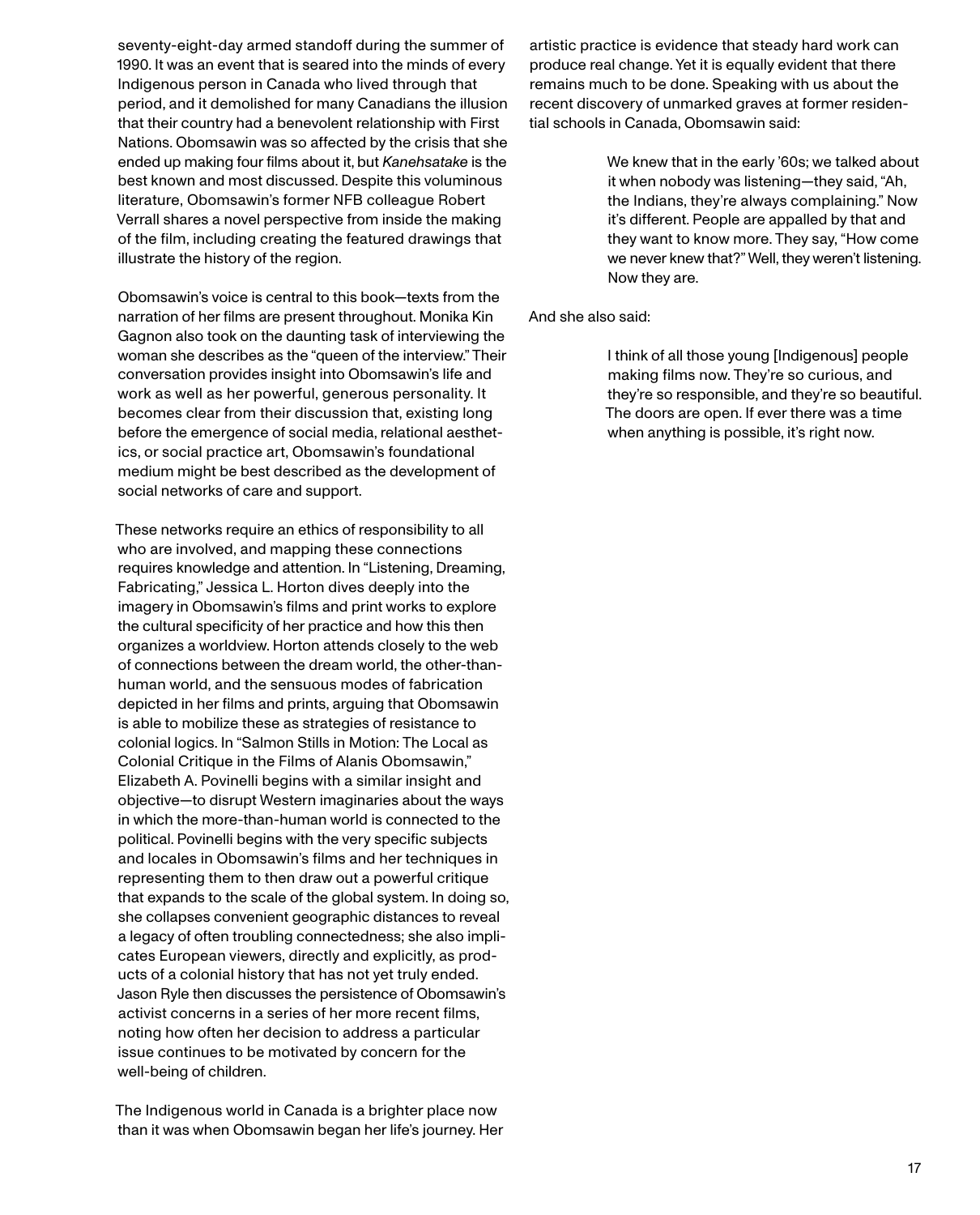#### Mother of Many Children

1977 / 58 min. / Canada / 16 mm / colour / sound

I first came to know of Alanis Obomsawin through my father, George Manuel. He met her for the first time in the summer of 1966 and talked of her often after that. In the daily journal he kept most of his life, he recorded the impression she made on him: "I met Alanis Obomsawin for the first time, she is a lovely girl, a great singer and making a tremendous contribution to Indian society." According to my father's journal entry, he, Alanis, and Duke Redbird stayed up until three in the morning visiting and then had to be up by six to catch their flights—she heading back to Montreal and my father to Vancouver Island. She made an impression on him, one that would last for a lifetime. When I first met her, she made a similarly lasting impression on me. At a time in history when there were few other Indigenous filmmakers, Alanis blazed a trail for all of us as a people, as women, and as filmmakers.

When I was a traditional fancy dancer, my goal was to create a centroid embraced by my spirit, the spirit of the drum, and the song. At that place of convergence, the world and all of its knowledge becomes clear, still, and real. I feel like Alanis does this with story. She is a spirit-caller, the point where the spirits of the story meet and dance to the music; she creates for them, and weaves a ceremony for us, her children, who seek her embrace.

*Mother of Many Children*, Alanis's first feature-length documentary, carries meaning for me in many deeply cultural ways. I also relate to it personally, because the year she produced this film is the year I became a mother for the first time my eldest son, Rainbow, was born in August 1977, and *Mother of Many Children* was released just one month later, in September 1977. Our babies were born just one month apart.

Our Elders carry story, history, and teachings forward to lay a foundation for our survival. At a time in Indigenous history when we were just coming out of generations of abuse suffered in Indian residential schools, when we were fighting for our human right to survive, many of our people focused on civil rights actions and political lobbies. Alanis, a visionary, captured the journey of our people in a new medium that would teach generations of our people. It is imperative in the journey forward that people know the history they come from.

*Mother of Many Children* documents the central role of motherhood in Indigenous cultures through vignettes depicting the life stages of women from multiple nations. The film opens with a birth in a hospital and speaks of the struggle that mothers must endure travelling to hospitals. Watching this, I am reminded that despite everything Indigenous women have been told about the physical dangers of home birth, today we are also aware of its emotionally and spiritually nurturing qualities. We now talk about home birth as a measure of decolonization, and some communities work to develop Indigenous birthing centres. When a baby's first touch is metal and their first sight is bright, harsh lights, they enter into a colonized world. We have come a long way in our ability to determine our destiny, and this film offers an opportunity to examine our history with birthing.

Alanis goes on to document the Líl' wat First Nation Protocol for the coming of age of a young woman, and I remember seeing this section as a short film in 1977. When I was a teenager in the 1970s, I had been released from Indian residential school and I knew nothing about my community's traditional Protocols. At that time, the Indigenous Peoples of Canada began what some call a resurgence of our traditional and spiritual ways. Alanis's film helped me shape my own practices and Protocols that I revived from my nation for my nieces. I lived with my grandmother for some time, and I was able to experience her teachings, which were similar to what I had learned from this film.

After leaving residential school, I returned home to my reservation and saw that many people were living with alcoholism. When people in *Mother of Many Children* speak about substance abuse and loneliness, that memory floods back to the forefront of my mind. But I also remember the wave of spiritual and cultural resurgence that swept in to fill the loneliness caused by sustained abuse, lost family, and lost culture stemming from the assimilation endured by generations of Indian residential school Survivors. In this film, Alanis records testimony of people suffering from the detrimental effects of alcohol on the Indigenous family system and brings us face to face with the pain it caused.

Indigenous people are healing from the harsh effects of colonization a little more each generation. *Mother of Many Children* is a timeless film because it speaks about issues that still concern Indigenous people. This film is important for the youth of today and for people outside of Indigenous communities, because it offers the opportunity to examine the effects of colonization and maps the progress, and in some cases deterioration, of Indigenous communities. It also offers introduction to people in remote communities who we normally would never hear from. When we *see* history, it's deeper than just hearing about it; it gives us a visual into our parents' and grandparents' lives.

In November 2008, the students in my Indigenous digital filmmaking program at Capilano University, North Vancouver, had the opportunity to meet with Alanis for an entire weekend. It was booked as an opportunity to learn about filmmaking, but it turned out to be more like a three-day